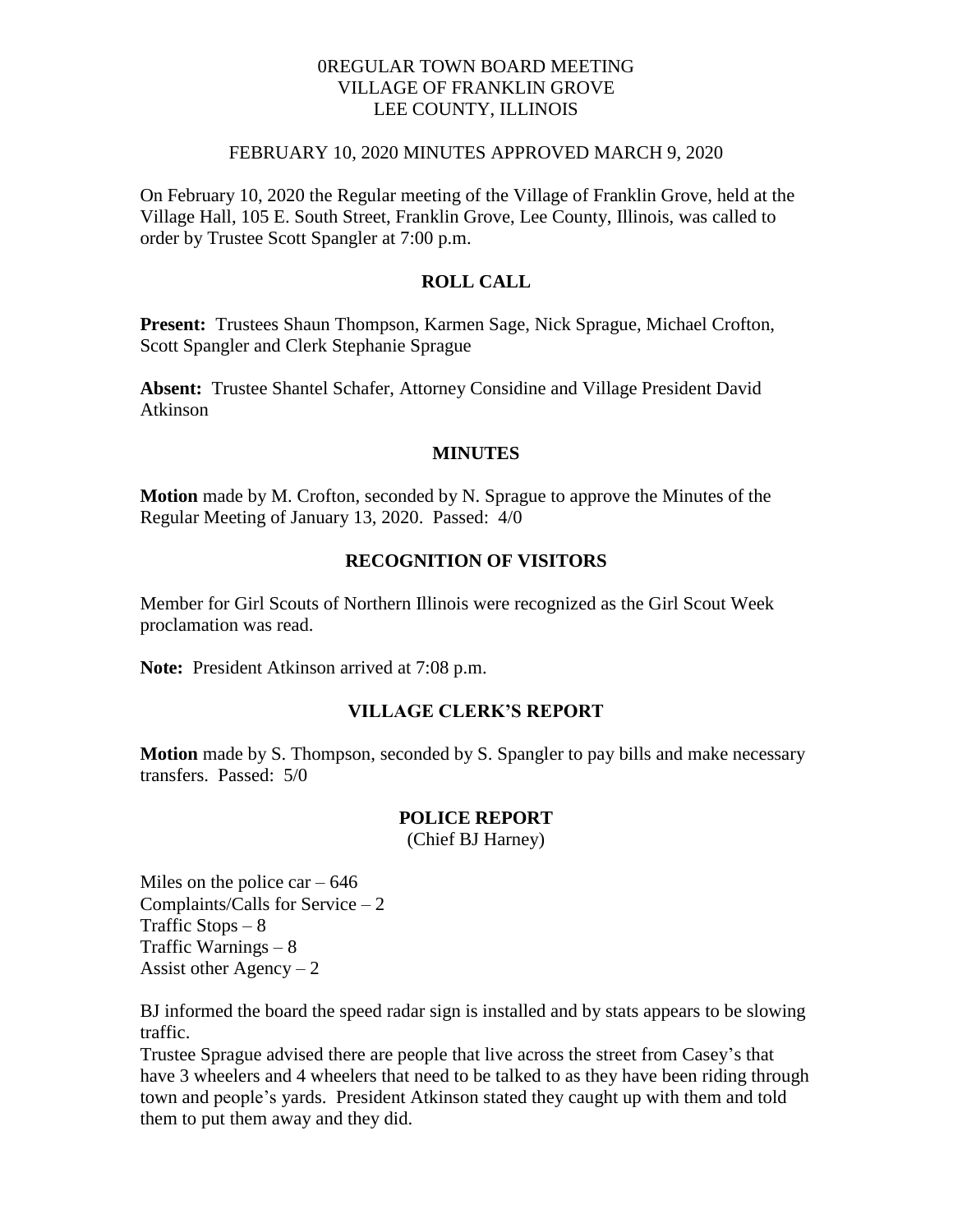# **LEGAL ISSUES (Attorney Considine)**

None

## **GENERAL ISSUES**

President Atkinson informed the board it was recently brought to his attention the village no longer has an enterprise zone. He has been in contact with the committee and it will be \$3,000 to add our enterprise zones, and a couple hundred for the annual fee (exact amount depends on the enterprise zone acreage). He will put it on the agenda for the next meeting.

Committee Assignment changes for the Zoning board:

**Motion** made by S. Spangler, seconded by S. Thompson for Willy Schaneberg to be the Zoning Board President, add Dan Yates and remove Curt Rendall, Bill and Helen Gellert as zoning board members. Passed: 5/0

**Motion** made by S. Spangler, seconded by K. Sage to update the Board Advisory Committee by replacing Beverly Power with Marilyn Spangler as the Library Advisory and replacing Trina Dillon with Jennifer Warrenfeltz as the AFC School Advisory. Passed: 5/0

# C**OMMITTEE REPORTS**

**STREETS & ALLEYS**

(N. Sprague Chairman)

None

# **WATER & SEWER**

(M. Crofton Chairman)

None

## **COMMUNITY DEVELOPMENT**

(S. Shafer Chairman)

Nothing

## **PROPERTIES**

(K. Sage Chairman)

Trustee Sage asked if there is any new word on the old middle school building. President Atkinson stated he has spoken to a couple interested parties and neither have intentions of multi family housing.

## **FINANCE AND INSURANCE COMMITTEE**

(S. Thompson Chairman)

None

## **TOURISM**

(S. Spangler Chairman)

None